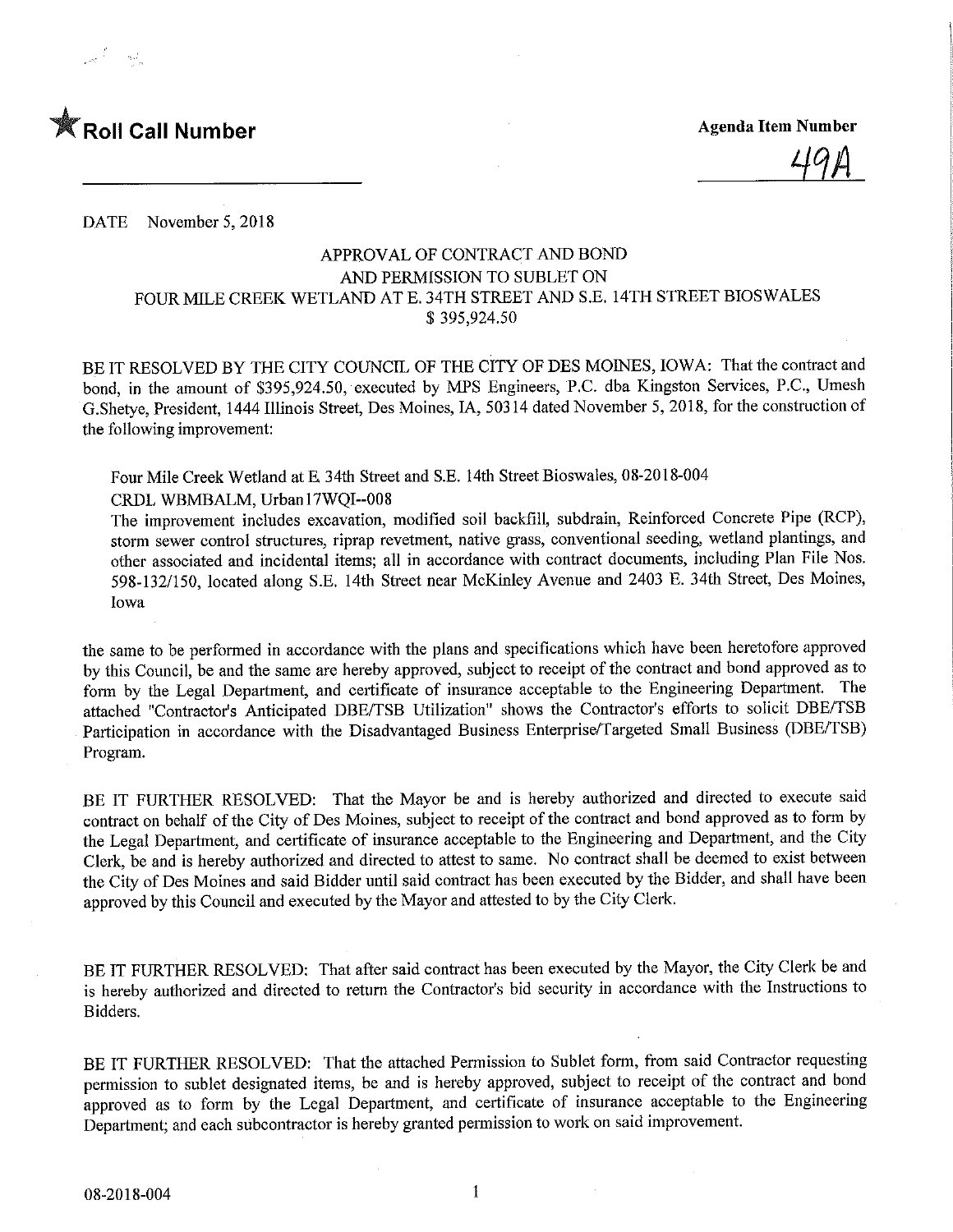

DATE November 5,2018

BE IT FURTHER RESOLVED: That the Des Moines Finance Director is hereby authorized to encumber this contract amount against the funds as identified below, and to acquire Builder's Risk Insurance, if appropriate, for the above referenced improvement.

| (City Council Communication Number | 18.538<br>attached) |
|------------------------------------|---------------------|
|                                    |                     |

 $\frac{1}{2}$  and  $\frac{1}{2}$  to adopt. FORM APPROVED Kathleen Vanderpool Deputy City Attorney

Funding Source: 2018-2019 CIP, Page Storm - 4, City-wide Storm Water Utility Projects, SM057, Storm Water Utility Funds, Being:

Anticipated \$164,765 in IDNR Clean Water Act Section319 EPA Grants funds \$75,000 U.S. Dept. of .Agriculture, Iowa Department Agricultural Land Stewardship Grant funding, (50% of construction costs, \$75,000 maximum); and the remaining \$156,159.50 Storm Water Utility Funds

| <b>COUNCIL ACTION</b> | <b>YEAS</b> | <b>NAYS</b> | <b>PASS</b> | <b>ABSENT</b>   |
|-----------------------|-------------|-------------|-------------|-----------------|
| <b>COWNIE</b>         |             |             |             |                 |
| <b>BOESEN</b>         |             |             |             |                 |
| <b>COLEMAN</b>        |             |             |             |                 |
| <b>GATTO</b>          |             |             |             |                 |
| <b>GRAY</b>           |             |             |             |                 |
| <b>MANDELBAUM</b>     |             |             |             |                 |
| WESTERGAARD           |             |             |             |                 |
| <b>TOTAL</b>          |             |             |             |                 |
| <b>MOTION CARRIED</b> |             |             |             | <b>APPROVED</b> |
|                       |             |             |             |                 |
|                       |             |             |             |                 |
|                       |             |             |             |                 |
|                       |             |             |             | Mayor           |

I, Diane Rauh, City Clerk of said City Council, hereby certify that at a meeting of the City Council, held on the above date, among other proceedings the above was adopted.

IN WITINESS WHEREOF, I have hereunto set  $m_f$  have and affixed my seal the day and year first above written.